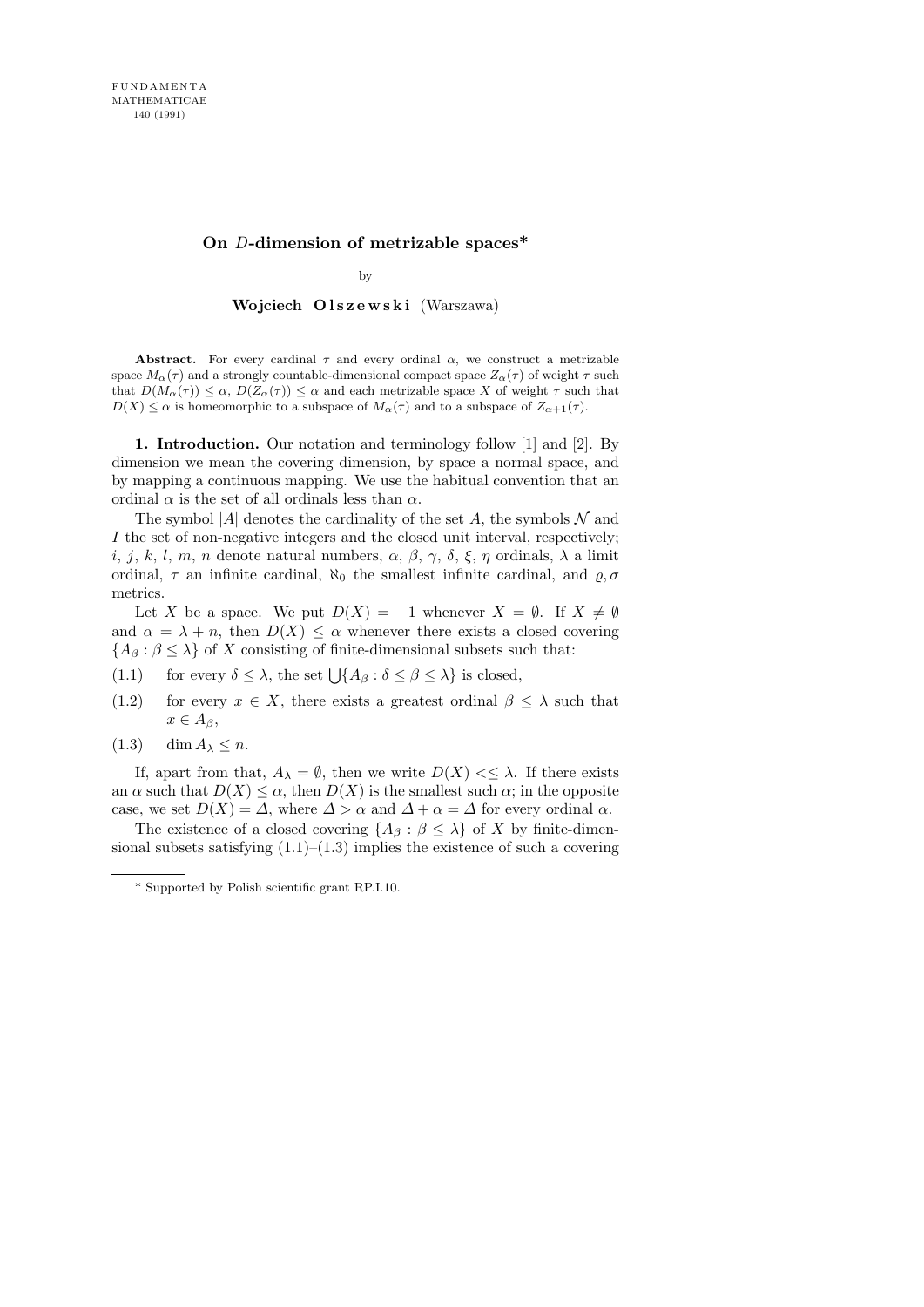${A'_\beta : \beta < \lambda}$  satisfying (1.1)–(1.3) and

(1.4) if  $\beta = \gamma + m < \lambda$ , where  $\gamma$  is 0 or a limit ordinal, then  $\dim A'_{\beta} \leq m$ . Indeed, it suffices to put

$$
A'_{\gamma+m} = \begin{cases} A_{\gamma+l} & \text{if } m = l + \dim A_{\gamma+1} + \ldots + \dim A_{\gamma+l}, \\ \emptyset & \text{for the remaining } m \in \mathcal{N} \end{cases}
$$

for every  $\gamma$  which is either 0 or a limit ordinal less than  $\lambda$ .

The ordinal number  $D(X)$  is called the D-dimension of X and was introduced by D. W. Henderson (see [4]). If X is a space of weight  $\tau$ , then  $|D(X)| \leq \tau$  (see [4], Theorem 10).

A space is called strongly countable-dimensional if it is the union of a countable family of finite-dimensional closed subsets. One readily checks that a space X is strongly countable-dimensional iff  $X = \bigcup \{X_n : n \in \mathcal{N}\},\$ where  $X_n$  is a closed subspace of X and dim  $X_n \leq n$  for every  $n \in \mathcal{N}$ .

In [10] a class of small spaces was defined and it was observed that in the realm of strongly hereditarily normal (in particular, metrizable) spaces this class coincides with the class of spaces X such that  $D(X) < \Delta$ ; thus it follows from Theorems 3.2 and 3.8, and Corollary 3.4 in [10] that if X is a metrizable space, then  $D(X) < \Delta$  iff X has a strongly countable-dimensional completion (see also [6]).

L. Luxemburg showed (see [8], Theorem 1.3) that

(1.5) for every ordinal  $\alpha$  such that  $|\alpha| \leq \aleph_0$ , there exists a universal space for metrizable spaces X of weight  $\aleph_0$  such that  $D(X) \leq \alpha$ .

It is also known (see Conjecture in [5], Theorem 2 in [6], Theorem 8.1 in [7]) that

(1.6) every metrizable space X of weight  $\aleph_0$  has a strongly countabledimensional compactification Z of weight  $\aleph_0$  such that  $D(Z) \leq$  $D(X) + 1.$ 

An analogous compactification theorem for metrizable spaces of arbitrarily large weight, i.e., (1.6) with  $\aleph_0$  replaced by an arbitrary  $\tau$ , follows from the results announced in I. M. Kozlovski<sup>'</sup>s paper [6]; their proofs, however, have never been published by the author. This general compactification theorem seems to be particularly valuable in view of the following corollary (see [6], Corollary):

(1.7) every strongly countable-dimensional completely metrizable space of weight  $\tau$  has a strongly countable-dimensional compactification of weight  $\tau$ .

The aim of this paper is to generalize (1.5) to metrizable spaces of arbitrarily large weight. Simultaneously, we give a proof of I. M. Kozlovski˘ı's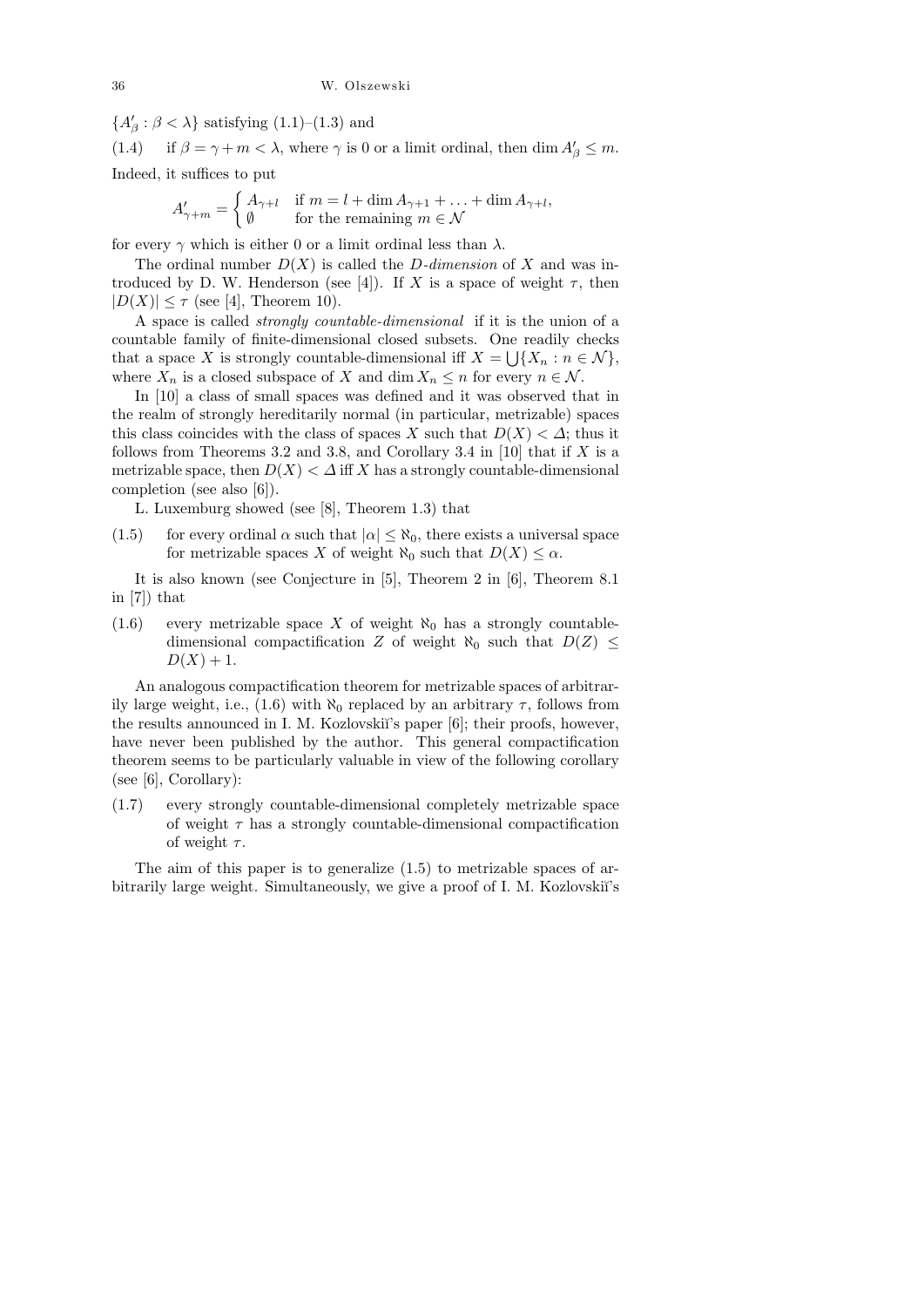generalization of  $(1.6)$ ; in fact, we prove a little more—namely, the existence of a common such compactification for all spaces with fixed weight and D-dimension.

We denote by  $J(\tau)$  the hedgehog of spininess  $\tau$ , by d its standard metric (see [1], Example 4.1.5), and by  $[J(\tau)]^{\aleph_0}$  its countable Cartesian power. The symbol  $\mathcal O$  will often appear in our considerations; it will denote distinguished points of various spaces. In particular, we denote by  $\mathcal O$  the "origin" of  $J(\tau)$ and the point of  $[J(\tau)]^{\aleph_0}$  with all coordinates equal to  $\mathcal{O}$ .

Every ordinal  $\alpha > 0$  which is not the sum of two ordinals smaller than  $\alpha$  is called a *prime component*. For every ordinal  $\alpha > 0$ , there is a unique representation  $\alpha = \alpha_1 + \ldots + \alpha_k + \alpha_{k+1}$ , where  $\alpha_i > 0$  is a prime component and  $\alpha_{i+1} \leq \alpha_i$  for  $i \leq k$ , and  $\alpha_{k+1}$  is finite. Let  $\alpha = \alpha_1 + \ldots + \alpha_k + \alpha_{k+1}$ and  $\beta = \beta_1 + \ldots + \beta_l + \beta_{l+1}$  be such representations of  $\alpha$  and  $\beta$ , and let  $\gamma_1, \gamma_2, \ldots, \gamma_{k+l+2}$  be the elements of  $\{\alpha_1, \ldots, \alpha_k, \alpha_{k+1}, \beta_1, \ldots, \beta_l, \beta_{l+1}\}\$ written in decreasing order. Then the natural sum  $\alpha \oplus \beta$  is defined by  $\alpha \oplus \beta = \gamma_1 + \ldots + \gamma_{k+l} + (\gamma_{k+l+1} + \gamma_{k+l+2})$ . For every ordinal  $\delta$ , there are only finitely many solutions  $\alpha, \beta$  of the equation  $\alpha \oplus \beta = \delta$ , and if  $\alpha \oplus \beta > \gamma$  for some ordinals  $\alpha, \beta, \gamma$ , then there exist  $\xi \leq \alpha$  and  $\eta \leq \beta$ such that  $\xi \oplus \eta = \gamma$ . Detailed information about prime components and natural sums can be found in [11] (Chapter XIV.6, 28), and [3] (Chapter IV.14).

The symbol  $K_n(\tau)$  denotes the *n*-dimensional universal Nagata space, i.e., the subspace

$$
\{(x_0, x_1, \ldots) \in [J(\tau)]^{\aleph_0} : | \{x_i : d(\mathcal{O}, x_i) \text{ is a positive rational number } \}| \le n \}
$$

of  $[J(\tau)]^{\aleph_0}$ . If  $m \leq n$ , then  $K_m(\tau) \subseteq K_n(\tau)$ .

Suppose we are given spaces X, Y, a subset  $A \subseteq X$ , and a mapping  $f: X \to Y$ . We say that f separates points of A and closed sets in X if the following condition is satisfied:

(1.8) if  $x \in A$  and  $x \notin B = \text{cl } B \subseteq X$ , then  $f(x) \notin \text{cl } f(B) \subseteq Y$ .

2. The lemmas. In this section, we shall formulate three lemmas. The second one is a consequence of a theorem announced in [6] (see Theorem 1), but we will quote [9], where the proof of this theorem can be found.

2.1. LEMMA. Let  $X$  be a metrizable space. For every open covering  ${V_m : m \in \mathcal{N}}$  of X satisfying  $V_m \subseteq V_{m+1}$  for all  $m \in \mathcal{N}$ , there exists an open shrinking  $\{W_m : m \in \mathcal{N}\}\$  satisfying  $W_m \cap W_l = \emptyset$  whenever  $|m-l| > 1$ .

Proof. For every  $m \in \mathcal{N}$ , take a function  $f_m : X \to I$  such that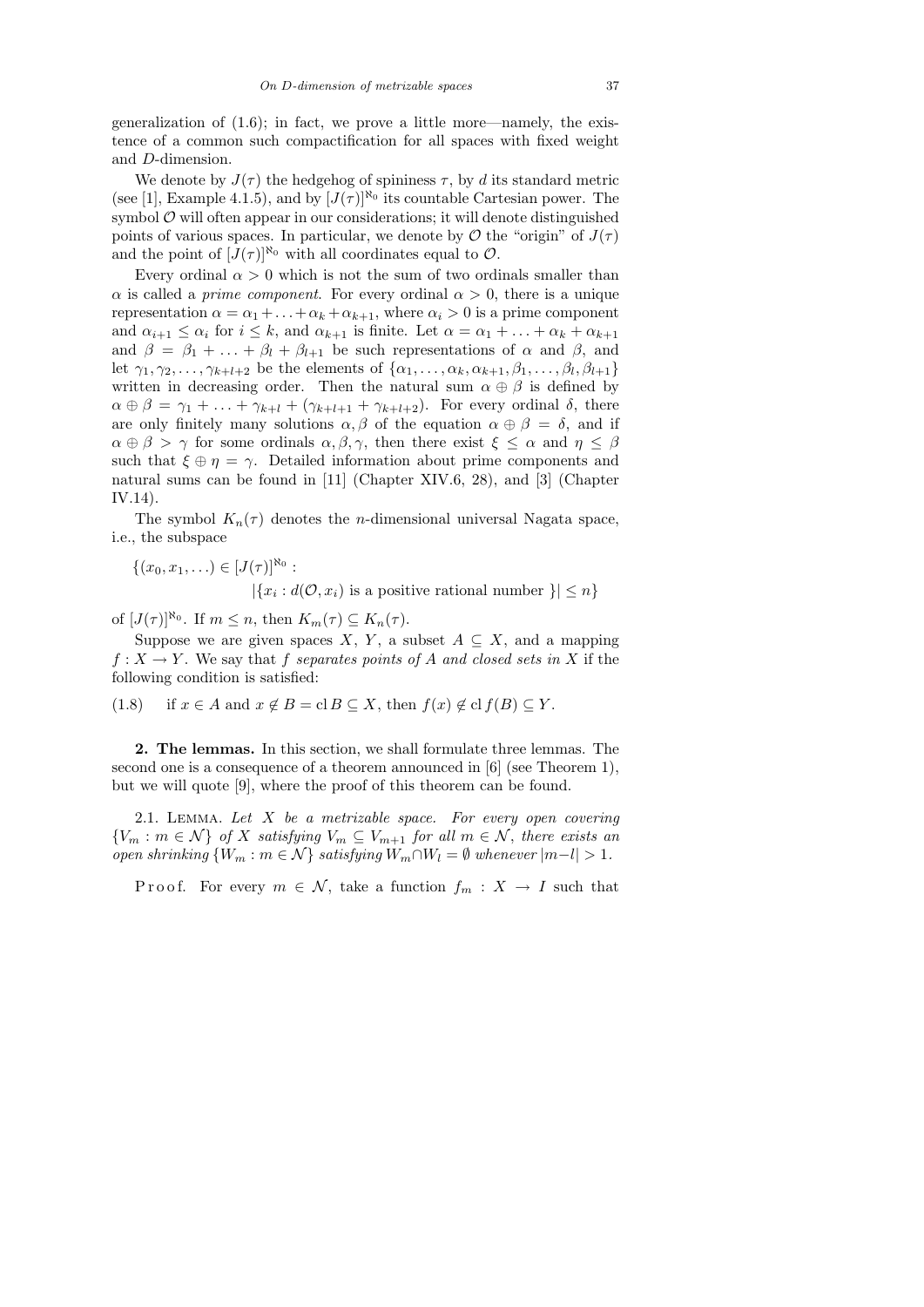$f_m^{-1}(0) = X - V_m$ , and put

$$
f(x) = \sum_{k=0}^{\infty} \frac{1}{2^{k+2}} f_k(x)
$$
 for  $x \in X$ .

Let  $W_m = f^{-1}((\frac{1}{m+3}, \frac{1}{m+1}))$  for  $m \in \mathcal{N}$ . The family  $\{W_m : m \in \mathcal{N}\}\)$  has the required properties (cf. the proof of Theorem 3.1 in [9]).

2.2. Remark. In the hypothesis of Theorem 2.12 in [9], we can require that  $g(F)$  is a closed subset of the space  $g(X)$ . This follows immediately from the proof presented there (see also [6], Theorem 1).

If under the assumptions of Corollary 2.5 in [9], we additionally fix an  $m$ dimensional closed subspace  $A$  of  $X$ , then in the hypothesis, we can require that  $\text{cl } h(A) \subseteq K_m(\tau)$  for every  $h \in \mathcal{P}$ . This follows from the proof presented in [9], where Corollary 2.7 instead of Theorem 2.1 should be applied. Thus for every *n*-dimensional metrizable space X of weight not larger than  $\tau$ , every m-dimensional closed subspace  $A \subseteq X$ , and every  $x_0 \in X$ , there exists an embedding  $h: X \to K_n(\tau)$  such that  $h(A) \subseteq K_m(\tau)$  and  $h(x_0) = \mathcal{O}$ .

2.3. LEMMA. Let X be a metrizable space of weight  $\tau$ , and E and F its closed subsets. If  $\dim(F - E) \leq n$ , then there exists a mapping  $f : X \to Y$  $K_{n+1}(\tau)$  separating points of  $F - E$  and closed sets in X such that:

(2.1)  $f(F \cup E)$  is a closed subset of  $f(X)$ ,

 $(2.2)$   $f(F \cup E) \subseteq K_n(\tau) \subseteq K_{n+1}(\tau)$  and  $f^{-1}(\mathcal{O}) = E$ .

P r o o f. By Lemma 2.9 in [9], there exist a metrizable space  $X'$  of weight not larger than  $\tau$ , a point  $x' \in X'$  and a continuous mapping  $q: X \to X'$ such that  $q^{-1}(x') = E$  and  $q|X - E$  is a homeomorphic embedding onto  $X' - \{x'\}.$  Let  $F' = q(F) \cup \{x'\};$  then F' is a closed subset of X' and  $\dim F' \leq n$ .

By Theorem 2.12 in [9], there exist an  $(n + 1)$ -dimensional space Z of weight not larger than  $\tau$  and a continuous mapping  $g: X' \to Z$  separating points of F' and closed subsets in X'; since  $x' \in F'$ , we have  $g^{-1}(g(x')) =$  ${x'}$ , and by the first part of Remark 2.2, we can assume that  $g(F')$  is closed in  $g(X')$ . By the second part of Remark 2.2, there exists an embedding  $h: g(X') \to K_{n+1}(\tau)$  such that  $h(g(x')) = \mathcal{O}$  and  $h(g(F')) \subseteq K_n(\tau)$ . Then the mapping  $f = h \circ (g|X') \circ q$  has the required properties.

2.4. LEMMA. Let X, Y be compact or metrizable spaces. If  $\{A'_{\beta_1} : \beta_1 \leq$  $\{\lambda_1\}$  and  $\{A_{\beta_2}'' : \beta_2 \leq \lambda_2\}$  are closed coverings of X and Y, respectively, by finite-dimensional subsets satisfying (1.1), (1.2), then  $\{A_\beta : \beta \leq \lambda_1 \oplus \lambda_2\},$ where  $A_{\beta} = \bigcup \{ A_{\beta_1} \times A_{\beta_2} : \beta_1 \oplus \beta_2 = \beta, \ \beta_1 \leq \lambda_1, \ \beta_2 \leq \lambda_2 \},\$ is a closed covering of  $X \times Y$  by finite-dimensional subsets satisfying (1.1), (1.2).

P r o o f. Since  $\dim(X \times Y) \leq \dim X + \dim Y$  for any non-empty compact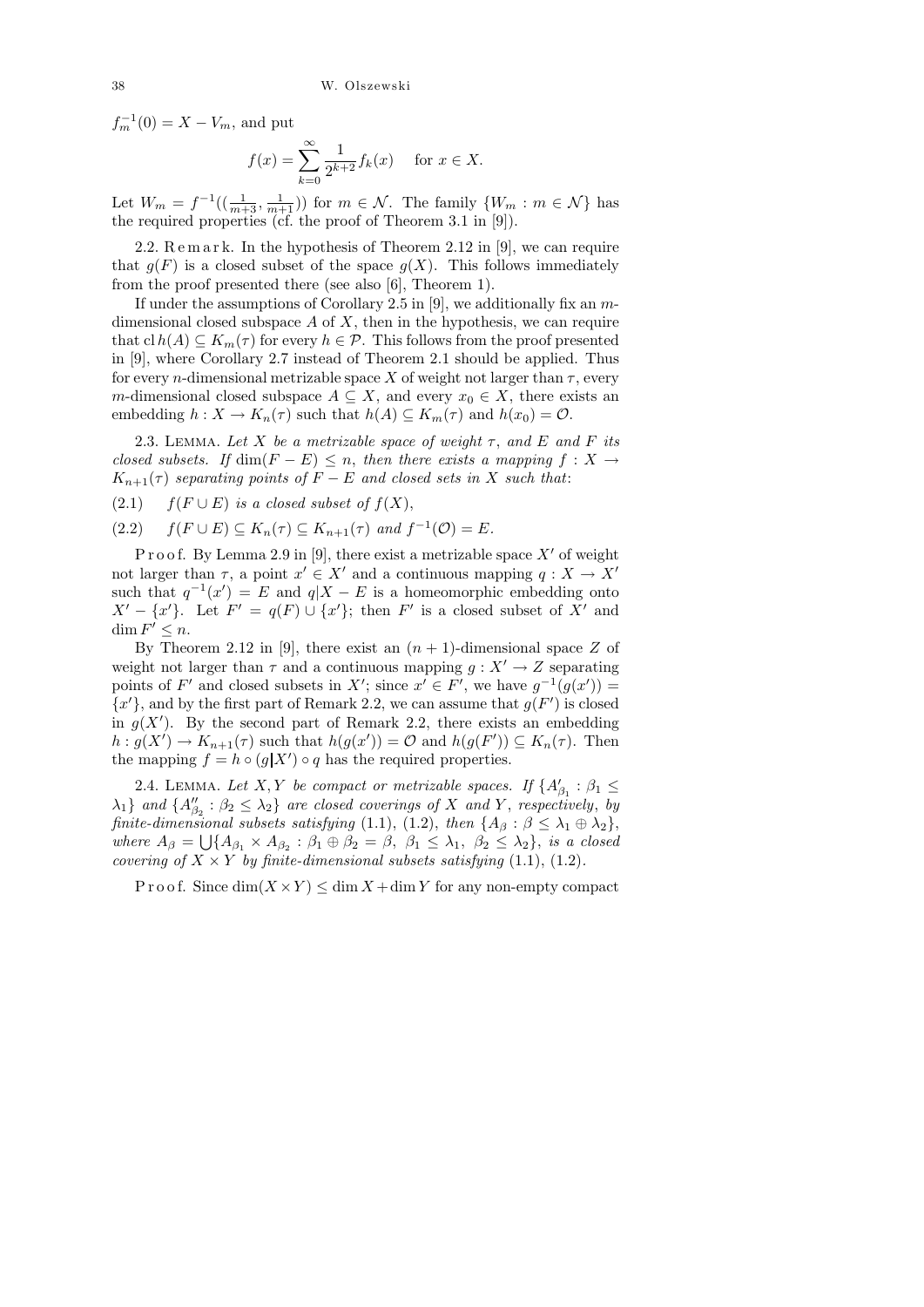or metrizable spaces X and Y (see [2], Theorem 3.2.13 or 4.1.21), our lemma follows from the proof of Theorem 5 in [4].

3. The tools. This section does not directly concern dimension theory, but it contains the main tools of the paper. We shall describe a few topological operations, introduce a technical notion important for the sequel, and prove their basic—from our point of view—properties.

Let  $|\lambda| \leq \tau$  and let T be an arbitrary set of cardinality  $\tau$ . Suppose we are given a family  $\mathcal{X} = \{(X_\alpha, x_\alpha) : \alpha < \lambda\}$  (a family  $\mathcal{X} = \{(X_\alpha, x_\alpha, \varrho_\alpha) : \alpha < \lambda\}$  $\alpha < \lambda$ ) of pointed compact spaces (of pointed metric spaces). For all  $\alpha, \xi \leq \lambda$  and every  $t \in T$ , set  $(X_{\alpha,\xi,t}, x_{\alpha,\xi,t}) = (X_{\alpha}, x_{\alpha})$  (respectively,  $(X_{\alpha,\xi,t},x_{\alpha,\xi,t},\varrho_{\alpha,\xi,t})=(X_{\alpha},x_{\alpha},\varrho_{\alpha})).$ 

1. The compact case. We denote by  $J_C(\mathcal{X}, \tau)$  the quotient space obtained from the Alexandrov compactification of the topological sum  $\bigoplus \{X_{\alpha,\xi,t} :$  $\alpha, \xi < \lambda, t \in T$  – the unique point of the remainder is denoted by  $x_{\lambda}$ —by identifying the set  $\{x_{\alpha,\xi,t} : \alpha, \xi < \lambda, t \in T\} \cup \{x_{\lambda}\}\$ to a point  $\mathcal{O} \in J_{C}(\mathcal{X}, \tau);$ the spaces  $X_{\alpha,\xi,t}$  can be identified in a natural way with the respective subspaces of  $J_C(\mathcal{X}, \tau)$ .

 $\bigoplus \{X_{\alpha,\xi,t}:\alpha,\xi<\lambda, t\in T\}$  by identifying the set  $\{x_{\alpha,\xi,t}:\alpha,\xi<\lambda, t\in T\}$ 2. The metric case. We denote by  $J_M(\mathcal{X}, \tau)$  the space obtained from to a point  $\mathcal{O} \in J_M(\mathcal{X}, \tau)$ —the spaces  $X_{\alpha,\xi,t}$  can be identified in a natural way with the respective subspaces of  $J_M(\mathcal{X}, \tau)$ —equipped with the metric  $\varrho$  defined by letting  $\varrho(x, y) = \varrho_{\alpha, \xi, t}(x, y)$  if  $x, y \in X_{\alpha, \xi, t}$  for some  $\alpha, \xi < \lambda$ ,  $t \in T$  and  $\varrho(x, y) = \varrho(x, \mathcal{O}) + \varrho(y, \mathcal{O})$  otherwise.

The reader can easily check that we have obtained a compact space  $J_C(\mathcal{X}, \tau)$  (a metric space  $(J_M(\mathcal{X}, \tau), \varrho)$ ).

The equivalence of metrics  $\varrho_{\alpha}$  and  $\sigma_{\alpha}$  on  $X_{\alpha}$  for every  $\alpha < \lambda$  does not imply that the corresponding metrics  $\rho$  and  $\sigma$  on  $J_M(\mathcal{X}, \tau)$  are equivalent. In the sequel, we shall consider the topological space  $J_M(\mathcal{X}, \tau)$ , where X is a family of pointed metrizable spaces. One should understand that when defining the space  $(J_M(\mathcal{X},\tau),\varrho)$ , we have fixed arbitrary metrics  $\varrho_\alpha$  compatible with the topologies on  $X_\alpha$  (except in the proof of Corollary 4.4, where we shall additionally assume that the metrics  $\rho_{\alpha}$  are complete for completely metrizable spaces  $X_{\alpha}$ , and that the topology on  $J_M(\mathcal{X}, \tau)$  is induced by the metric  $\rho$ .

In order to give a common proof of both our theorems, we shall sometimes use the symbol  $J(\mathcal{X}, \tau)$  instead of  $J_C(\mathcal{X}, \tau)$  while proving the generalization of (1.6), and instead of  $J_M(\mathcal{X}, \tau)$  while proving the generalization of (1.5).

Then

$$
J(\mathcal{X}, \tau) = \bigcup \{ X_{\alpha, \xi, t} : \alpha, \xi < \lambda, \ t \in T \}
$$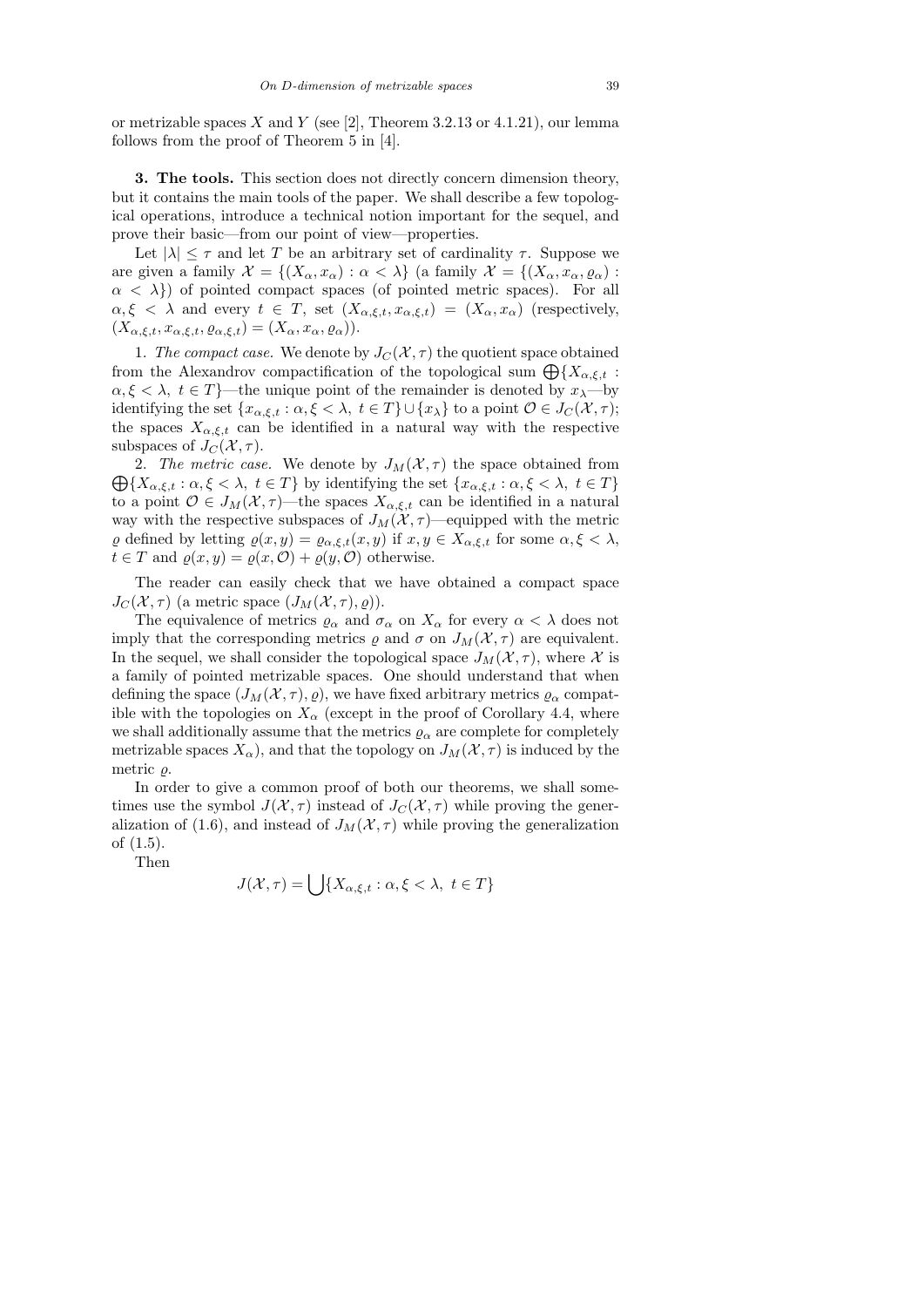and O is the unique common point of every pair of subspaces  $X_{\alpha_1,\xi_1,t_1}$ ,  $X_{\alpha_2,\xi_2,t_2}.$ 

Let  $\omega(0) = 0$  and  $\omega(m) = 1 + 2 + \ldots + m$  for every  $m > 1$ . We shall denote by  $J^{\omega}(\mathcal{X}, \tau)$  the subspace of  $[J(\mathcal{X}, \tau)]^{\aleph_0}$  consisting of all points  $(x_1, \ldots, x_j, \ldots)$  such that

(3.1) if  $\mathcal{O} \neq x_j \in X_{\alpha_j, \xi_j, t_j}$  for a j, then

$$
x_k \in \bigcup \{ X_{\alpha_k, \xi_k, t_k} : \alpha_k \le \xi_j, \ \xi_k < \lambda, \ t_k \in T \}
$$

for all  $k \neq j$ ,

(3.2) there exists an  $m \in \mathcal{N}$  such that  $\{j : x_j \neq \mathcal{O}\} \subseteq \{\omega(m) + 1, \ldots, \}$  $\omega(m+2)$ .

The point  $(0,0,\ldots) \in J^{\omega}(\mathcal{X},\tau)$  will also be denoted by  $\mathcal{O}$ .

3.1. PROPOSITION. If the weight of  $X_{\alpha}$  is not greater than  $\tau$  for every  $\alpha < \lambda$ , then the weight of  $J^{\omega}(\mathcal{X}, \tau)$  is not greater than  $\tau$ .

The space  $J^{\omega}(\mathcal{X}, \tau)$  is a closed subspace of  $[J(\mathcal{X}, \tau)]^{\aleph_0}$ ; thus  $J^{\omega}_C(\mathcal{X}, \tau)$  is compact, and  $J^{\omega}_M(\mathcal{X}, \tau)$  is metrizable.

If  $X_{\alpha}$  is strongly countable-dimensional for every  $\alpha < \lambda$ , then  $J_C^{\omega}(\mathcal{X}, \tau)$ is strongly countable-dimensional.

Proof. The first part of our proposition follows from the existence of a continuous mapping of the space  $\bigoplus \{X_\alpha : \alpha < \lambda\}$  onto  $J(\mathcal{X}, \tau)$ , the inequality  $|\lambda| \leq \tau$ , and the inclusion  $J^{\omega}(\mathcal{X}, \tau) \subseteq [J(\mathcal{X}, \tau)]^{\aleph_0}$ .

If a point  $(x_1, \ldots, x_j, \ldots) \in [J(\mathcal{X}, \tau)]^{\aleph_0}$  does not satisfy  $(3.1)$ , then there are distinct  $j, k = 1, 2, \ldots$  such that  $\mathcal{O} \neq x_j \in X_{\alpha_j, \xi_j, t_j}$  and

$$
x_k \notin \bigcup \{ X_{\alpha_k, \xi_k, t_k} : \alpha_k \le \xi_j, \ \xi_k < \lambda, \ t_k \in T \}.
$$

Since  $J(\mathcal{X}, \tau) = \bigcup \{X_{\alpha,\xi,t} : \alpha, \xi < \lambda, t \in T\}$  and  $\mathcal{O} \in X_{\alpha,\xi,t}$  for every  $\alpha, \xi < \lambda, t \in T$ , we conclude that

$$
\mathcal{O} \neq x_k \in X_{\alpha_k, \xi_k, t_k} \quad \text{ for some } \alpha_k > \xi_j, \ \xi_k < \lambda, \ t_k \in T;
$$

then the set

$$
U = \{(y_1, \ldots, y_j, \ldots) \in [J(\mathcal{X}, \tau)]^{\aleph_0} : \newline \mathcal{O} \neq y_j \in X_{\alpha_j, \xi_j, t_j}, \ \mathcal{O} \neq y_k \in X_{\alpha_k, \xi_k, t_k}\}
$$

is a neighbourhood of  $(x_1, \ldots, x_j, \ldots)$  and no point of U satisfies (3.1).

Thus the set C of all points of  $[J(\mathcal{X}, \tau)]^{\aleph_0}$  satisfying (3.1) is closed.

The set D of all points of  $[J(\mathcal{X}, \tau)]^{\aleph_0}$  satisfying (3.2) can be represented as the union of the family  $\{J_m : m \in \mathcal{N}\}\$ , where  $J_m$  is the subspace of  $[J(\mathcal{X}, \tau)]^{\aleph_0}$  consisting of all points  $(x_1, \ldots, x_j, \ldots)$  such that

$$
\{j\,:\,x_j\neq\mathcal{O}\}\subseteq\{\omega(m)+1,\ldots,\omega(m+2)\},\
$$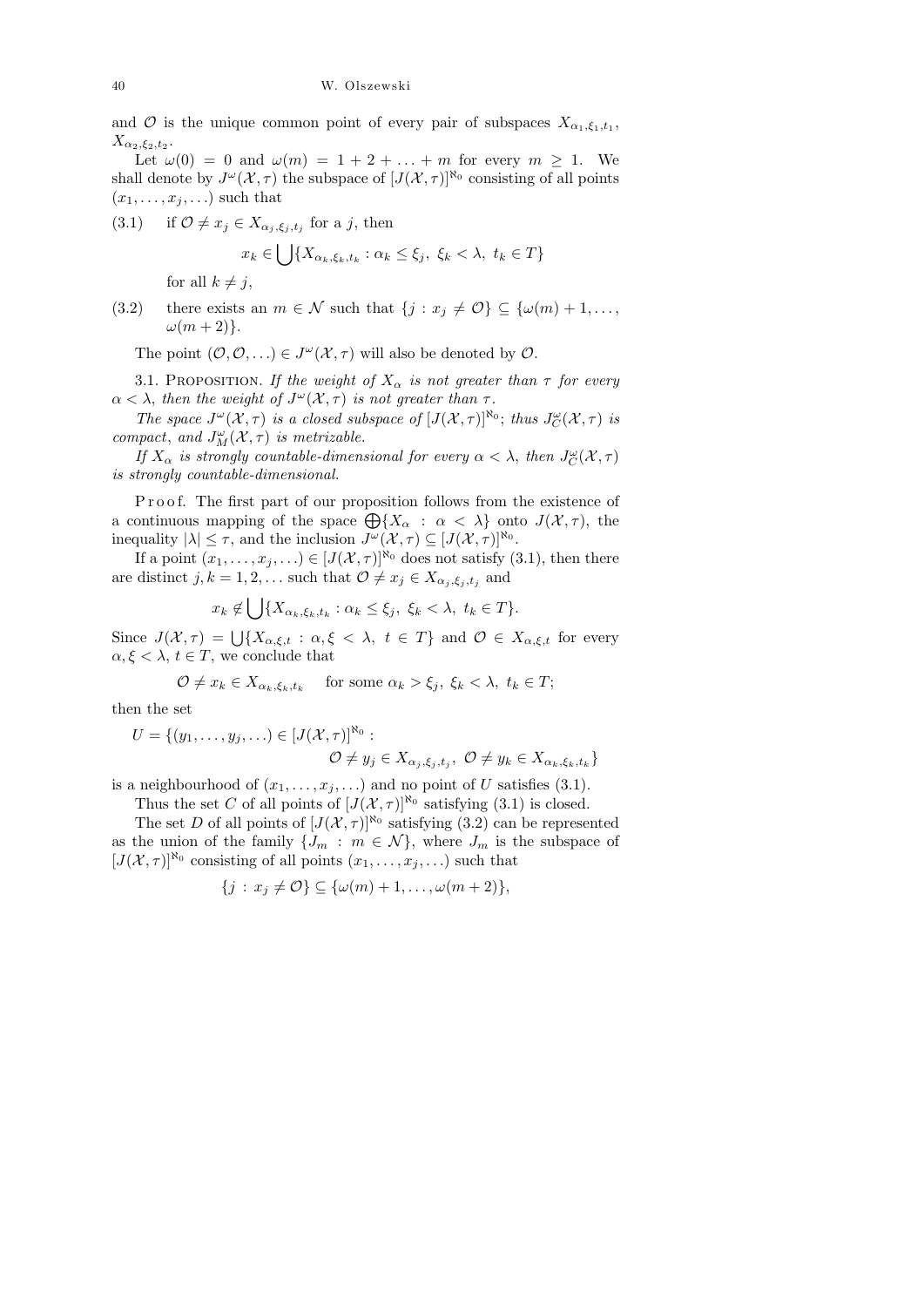for  $m \in \mathcal{N}$ . Since  $J_m$  is closed in  $[J(\mathcal{X}, \tau)]^{\aleph_0}$  for every  $m \in \mathcal{N}$ , the point  $(0,0,\ldots)$  satisfies (3.2), and every point of  $[J(\mathcal{X},\tau)]^{\aleph_0}$  distinct from  $(\mathcal{O}, \mathcal{O}, \ldots)$  has a neighbourhood U such that  $U \cap J_m = \emptyset$  for all but finitely many  $m \in \mathcal{N}$ , so that the set D is closed in  $[J(\mathcal{X}, \tau)]^{\aleph_0}$ .

Thus  $J^{\omega}(X,\tau) = C \cap D$  is a closed subspace of  $[J(\mathcal{X},\tau)]^{\aleph_0}$  and the second part of the proposition is established.

Since  $J_C^{\omega}(X,\tau)$  is a closed subspace of D, and  $D = \bigcup \{J_m : m \in \mathcal{N}\},\$ it suffices to show that  $J_m$  is a strongly countable-dimensional space for each  $m \in \mathcal{N}$ ; but every  $J_m$  is homeomorphic to a product of finitely many copies of  $J_C(X,\tau)$ , so, by Theorem 3.2.13 in [2], it suffices to show that  $J_C(X,\tau)$ is strongly countable-dimensional.

Let  $X_{\alpha} = \bigcup \{X_{\alpha,n} : n \in \mathcal{N}\}\,$ , where  $X_{\alpha,n}$  is compact and  $\dim X_{\alpha,n} \leq n$ for every  $n \in \mathcal{N}$ ; put  $X_{\alpha,\xi,t,n} = X_{\alpha,n}$  for every  $\alpha,\xi < \lambda, t \in T$ ,  $n \in \mathcal{N}$ , and

$$
X_n = \{ \mathcal{O} \} \cup \bigcup \{ X_{\alpha,\xi,t,n} : \alpha, \xi < \lambda, \ t \in T \}
$$

for  $n \in \mathcal{N}$ . Then  $X_n$  is closed subspace of  $J_C(X, \tau)$  and  $J_C(X, \tau) = \bigcup \{X_n : X_n = X \}$  $n \in \mathcal{N}$ . From the definition of the covering dimension it follows directly that dim  $X_n \leq n$  for every  $n \in \mathcal{N}$ . Hence the third part of the proposition is also established.

Suppose we are given a space X, its subsets  $F$  and  $U$ , closed and open, respectively, and a space Y, its subspace A, and a point  $y \in A$ . We say that the sixtuple  $F, U, X, A, y, Y$  has property (S) if for every open subset  $V \subseteq U$ , there exists a mapping  $f : X \to Y$  separating points of  $F \cap V$  and closed sets in X such that  $f^{-1}(y) = X - V$  and  $f(F) \subseteq A$ .

3.2. PROPOSITION. Let  $F$  be a closed subset and  $U$  an open subset of a space X. Consider a sequence  $\emptyset = U_0 \subseteq U_1 \subseteq \ldots \subseteq U_k = U$  of open subsets of X and a sequence  $(Y_1, y_1), \ldots, (Y_k, y_k)$  of pointed spaces and set  $F_{i+1} = F - U_i$  for  $i = 0, ..., k-1$  and  $(Y, y) = (Y_1 \times ... \times Y_k, (y_1, ..., y_k)).$ If the sixtuple  $F_i$ ,  $U_i$ ,  $X$ ,  $Y_i$ ,  $y_i$ ,  $Y_i$  has property (S) for  $i = 1, ..., k$ , then so does  $F, U, X, Y, y, Y$ .

P r o o f. Let  $V \subseteq U$  be an open subset; define  $V_i = V \cap U_i$  for  $i = 1, ..., k$ . Since  $F_i, U_i, X, Y_i, y_i, Y_i$  has property (S), there exists a mapping  $f_i: X \to Y_i$ separating points of  $F_i \cap V_i$  and closed sets in X such that  $f_i^{-1}(y_i) = X - V_i$ . Let  $f = f_1 \triangle \dots \triangle f_k : X \longrightarrow Y = Y_1 \times \dots \times Y_k$ ; then

$$
{}^{-1}(y) = f_1^{-1}(y_1) \cap \ldots \cap f_k^{-1}(y_k)
$$
  
=  $X - \bigcup_{i=1}^k V_i = X - \bigcup_{i=1}^k (V \cap U_i) = X - V$ 

f

and f separates points of  $(V_1 \cap F_1) \cup ... \cup (V_k \cap F_k)$  and closed sets in X.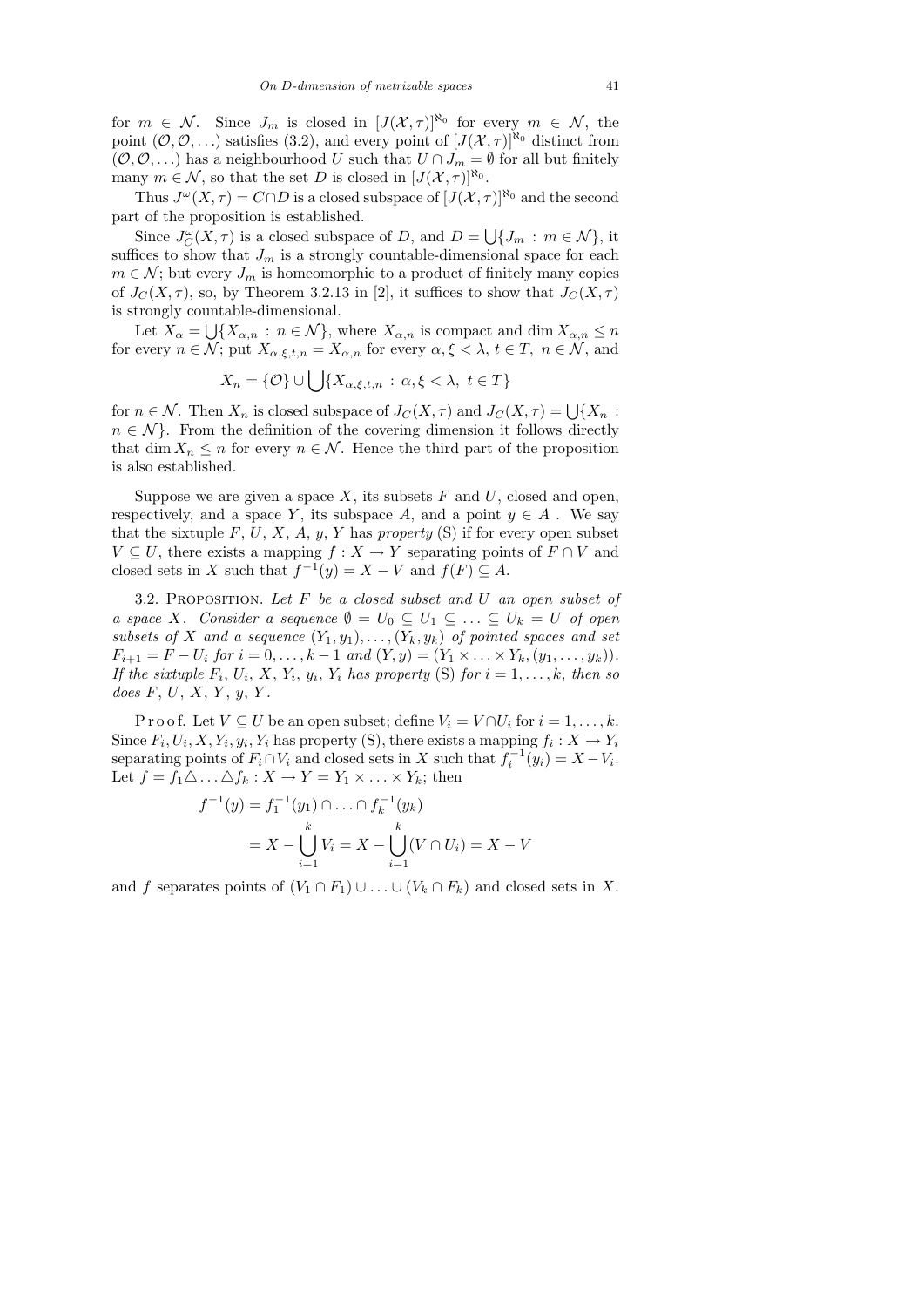Since

$$
(V_1 \cap F_1) \cup \ldots \cup (V_k \cap F_k)
$$
  
=  $(V \cap U_1 \cap (F - U_0)) \cup \ldots \cup (V \cap U_k \cap (F - U_{k-1}))$   
=  $V \cap F \cap [(U_1 - U_0) \cup \ldots \cup (U_k - U_{k-1})] = V \cap F$ ,

the proof is complete.

3.3. THEOREM. Let X be a metrizable space of weight  $\tau$ , F and U its closed and open subset, respectively. Consider an open covering  ${U_\alpha : \alpha <$  $\lambda$  of U and a family  $\mathcal{X} = \{(X_\alpha, x_\alpha) : \alpha < \lambda\}$  of pointed compact or metrizable spaces. If for every  $\alpha < \lambda$  the sixtuple F,  $U_{\alpha}$ ,  $X$ ,  $X_{\alpha}$ ,  $x_{\alpha}$ ,  $X_{\alpha}$ has property (S), then so does F, U, X,  $J^{\omega}(\mathcal{X}, \tau)$ ,  $\mathcal{O}, J^{\omega}(\mathcal{X}, \tau)$ .

P r o o f. Take an open subset  $V \subseteq U$  and put  $V_{\alpha} = V \cap U_{\alpha}$  for  $\alpha < \lambda$ . Let G be a locally finite open refinement of  $\{V_\alpha : \alpha < \lambda\}$ , and H an open covering each of whose elements intersects only finitely many members of G. Choose a refinement  $\mathcal{V} = \bigcup \{ \mathcal{V}_m : m = 1, 2, ...\}$  of the covering  $\{G \cap H :$  $G \in \mathcal{G}, H \in \mathcal{H}$  of V, where each family  $\mathcal{V}_m$  is discrete in X. Let  $V_m =$  $\bigcup \{\bigcup \mathcal{V}_n : n = 1, \ldots, m\}$  for  $m = 1, 2, \ldots$  By Lemma 2.1, there exists an open shrinking  $\{W_m : m = 1, 2, \ldots\}$  of  $\{V_m : m = 1, 2, \ldots\}$  such that  $W_l \cap W_m = \emptyset$ whenever  $|m - l| > 1$ . For  $j \in \mathcal{N}$ , take an  $m \in \mathcal{N}$  and an  $n = 1, ..., m + 1$ such that  $j = \omega(m) + n$ , and define  $\mathcal{W}_j = \{W_{m+1} \cap V : V \in \mathcal{V}_n\}$  and  $\mathcal{W} = \bigcup \{ \mathcal{W}_j : j = 1, 2, \ldots \}.$ 

The families defined above have the following properties:

- (3.3) the family  $\mathcal{W}_j$  is discrete in X and its elements are open subsets of V for every  $j = 1, 2, \ldots$ ,
- $(3.4)$  the family W is a covering of V,
- (3.5) for every  $W \in \mathcal{W}$ , there exist  $\alpha, \xi < \lambda$  such that  $W \subseteq U_{\alpha}$  and if  $W \cap W' \neq \emptyset$  for a  $W' \in \mathcal{W}$ , then  $W' \subseteq U_{\alpha'}$  for some  $\alpha' \leq \xi$ ,
- (3.6) if  $W \cap W' \neq \emptyset$  for some  $W \in \mathcal{W}_j$  and  $W' \in \mathcal{W}_k$ , then

 $j, k \in {\omega(m) + 1, \ldots, \omega(m+2)}$  for some  $m \in \mathcal{N}$ ;

we denote by  $\alpha(W)$  and  $\xi(W)$  the smallest  $\alpha$  and  $\xi$  satisfying (3.5).

Fix a  $j \in \mathcal{N}$ . Since the weight of X is equal to  $\tau$ , we have  $|\mathcal{W}_i| \leq \tau$ , and therefore for our set T of cardinality  $\tau$  there exists an injection  $\theta : \mathcal{W}_i \to T$ . For every  $W \in \mathcal{W}_j$ , there exists, by the assumptions of our theorem, a mapping  $f_W: X \to X_{\alpha(W),\xi(W),\theta(W)}$  separating points of  $W \cap F$  and closed sets in X such that  $f_W^{-1}(x_{\alpha(W),\xi(W),\theta(W)}) = X - W$ .

It follows from (3.3) that the family of mappings  $\{f_W : W \in \mathcal{W}_j\}$  yields a mapping  $f_j: X \to J(X, \tau)$  separating points of  $(\bigcup \mathcal{W}_j) \cap F$  and closed sets in X such that  $f_j^{-1}(\mathcal{O}) = X - (\bigcup \mathcal{W}_j)$ .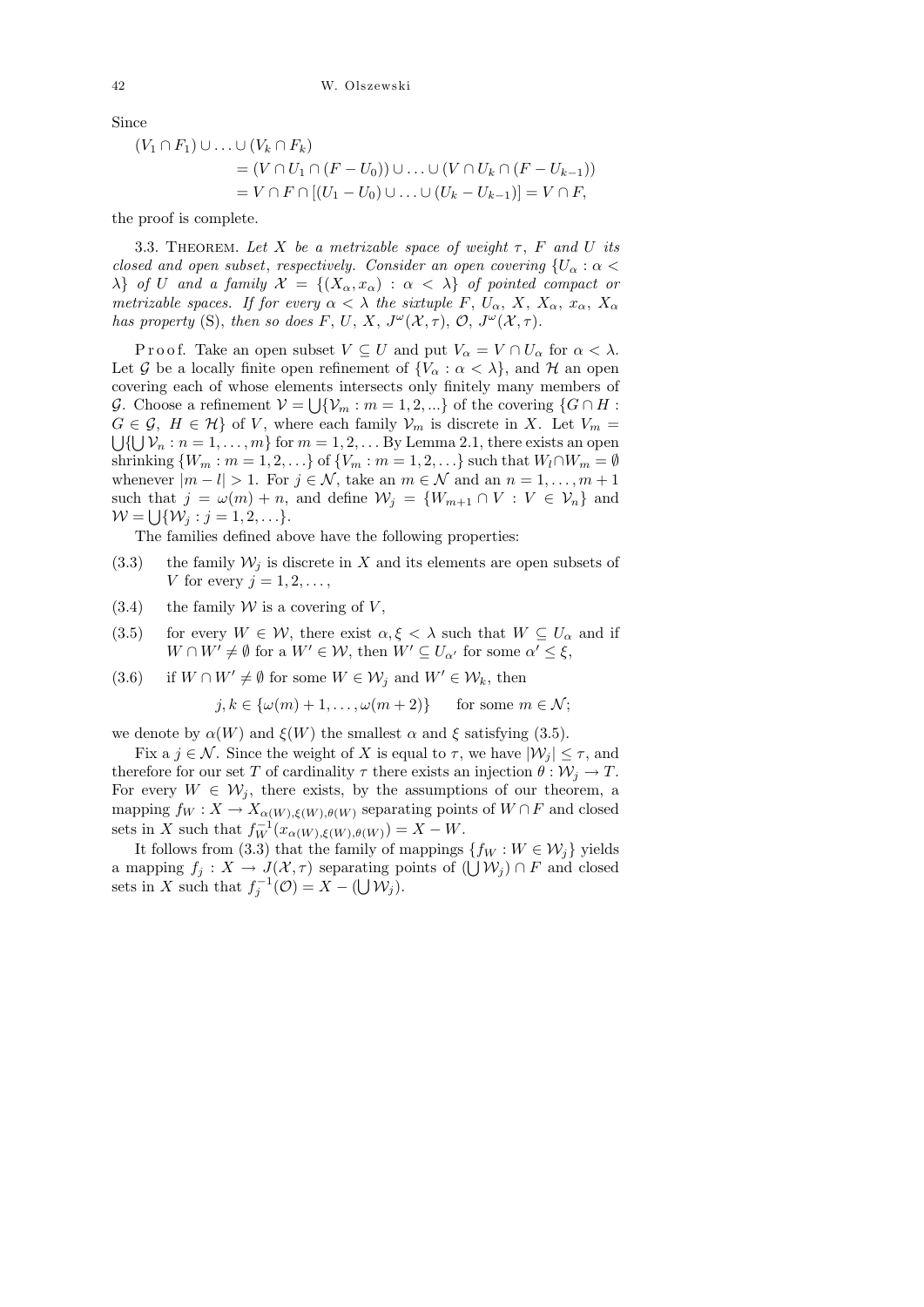Let  $f = \Delta \{f_j : j = 1, 2, ...\}$ ; then  $f^{-1}(\mathcal{O}) = X - V$  by (3.4), and f separates points of  $F \cap V$  and closed sets in X. It follows from (3.5) that every point  $f(x) \in [J(\mathcal{X}, \tau)]^{\aleph_0}$  satisfies (3.1), and by (3.6), it also satisfies (3.2). Thus  $f(X) \subseteq J^{\omega}(\mathcal{X}, \tau)$ , and the proof of our theorem is complete.

4. The spaces  $M_{\alpha}(\tau)$  and  $Z_{\alpha}(\tau)$ , their basic properties. For every  $\alpha$  such that  $|\alpha| \leq \tau$ , we define by induction a metrizable space  $M_{\alpha}(\tau)$  and a compact space  $Z_{\alpha}(\tau)$ . In this section, we establish the properties of these spaces announced in the abstract, except for the inequalities  $D(M_\alpha(\tau)) \leq \alpha$ ,  $D(Z_{\alpha}(\tau)) \leq \alpha$  that are proved in Section 5. In Section 2 (see Lemma 2.3) and in Section 3, we prepared the tools that will now allow us to carry out in the general case the (suitably modified) argument used by L. Luxemburg in the special case of separable spaces (see [8], the proofs of Theorems 1.3 and 1.4).

We shall distinguish inductively a point  $\mathcal O$  in every  $M_{\alpha}(\tau)$  and  $Z_{\alpha}(\tau)$ .

Let  $M_n(\tau) = K_n(\tau)$  and let  $Z_n(\tau)$  be an *n*-dimensional compactification of weight  $\tau$  of  $K_n(\tau)$  (see [2], Theorem 3.3.3) for  $n = 0, 1, \ldots$ ; we have already distinguished the point  $\mathcal{O} \in M_n(\tau) \subseteq Z_n(\tau)$ .

Let  $\alpha = \lambda + n$ ; then  $\lambda = \lambda_1 + \ldots + \lambda_k$ , where  $\lambda_i$  is a prime component for  $j = 1, ..., k$  and  $\lambda_1 \geq \lambda_2 \geq ... \geq \lambda_k$ .

We first define some auxiliary pointed spaces  $M'_{\lambda}(\tau)$  and  $Z'_{\lambda}(\tau)$ . If  $k =$ 1, then let  $Z'_{\lambda}(\tau) = J^{\omega}_{\mathcal{C}}(\mathcal{X}, \tau)$ , where  $\mathcal{X} = \{ (Z_{\alpha}(\tau), \mathcal{O}) : \alpha < \lambda \},\$ and  $M'_{\lambda}(\tau) = J^{\omega}_M(\mathcal{X}, \tau)$ , where  $\mathcal{X} = \{(M_{\alpha}(\tau), \mathcal{O}) : \alpha < \lambda\}$ . If  $k > 1$ , then let  $Z'_{\lambda}(\tau) = Z_{\lambda_1}(\tau) \times \ldots \times Z_{\lambda_k}(\tau)$  and  $M'_{\lambda}(\tau) = M_{\lambda_1}(\tau) \times \ldots \times M_{\lambda_k}(\tau)$ . In the first case, we have already distinguished the points  $\mathcal O$  (see the definition of  $J^{\omega}(\mathcal{X}, \tau)$  in Section 3); in the second case, take  $(\mathcal{O}, \ldots, \mathcal{O})$  as  $\mathcal{O}$ .

Now, let  $M_{\alpha}(\tau) = \{(x, y) \in M'_{\lambda}(\tau) \times K_{n+1}(\tau) : \text{if } x = \mathcal{O}, \text{then } y \in$  $K_n(\tau)$ , and  $Z_\alpha(\tau) = Z'_\lambda(\tau) \times Z_n(\tau)$ ; in both cases take  $(0,0)$  as  $0$ .

Using Proposition 3.1 and induction on  $\alpha$  we obtain the following proposition.

4.1. PROPOSITION. Let  $|\alpha| \leq \tau$ . The space  $M_{\alpha}(\tau)$  is metrizable and the space  $Z_{\alpha}(\tau)$  is compact. The space  $Z_{\alpha}(\tau)$  is strongly countable-dimensional. The weight of  $Z_{\alpha}(\tau)$  and of  $M_{\alpha}(\tau)$  is equal to  $\tau$ .

4.2. THEOREM. Let X be a metrizable space of weight  $\tau$ , F and U its subsets, closed and open, respectively. If  $D(F \cap U) \leq \lambda + n$ , where  $\lambda$  is 0 or a limit ordinal, then the sixtuples F, U, X,  $M_{\lambda+n}(\tau)$ , O,  $M_{\lambda+n+1}(\tau)$  and F, U, X,  $Z_{\lambda+n+1}(\tau)$ , O,  $Z_{\lambda+n+1}(\tau)$  have property (S). If  $D(F \cap U) \leq \lambda$ , then the sixtuples F, U, X,  $M'_{\lambda}(\tau)$ , O,  $M'_{\lambda}(\tau)$  and F, U, X,  $Z'_{\lambda}(\tau)$ , O,  $Z'_{\lambda}(\tau)$ have property  $(S)$ .

P r o o f. We use induction on  $\lambda$ . From Lemma 2.3 it follows that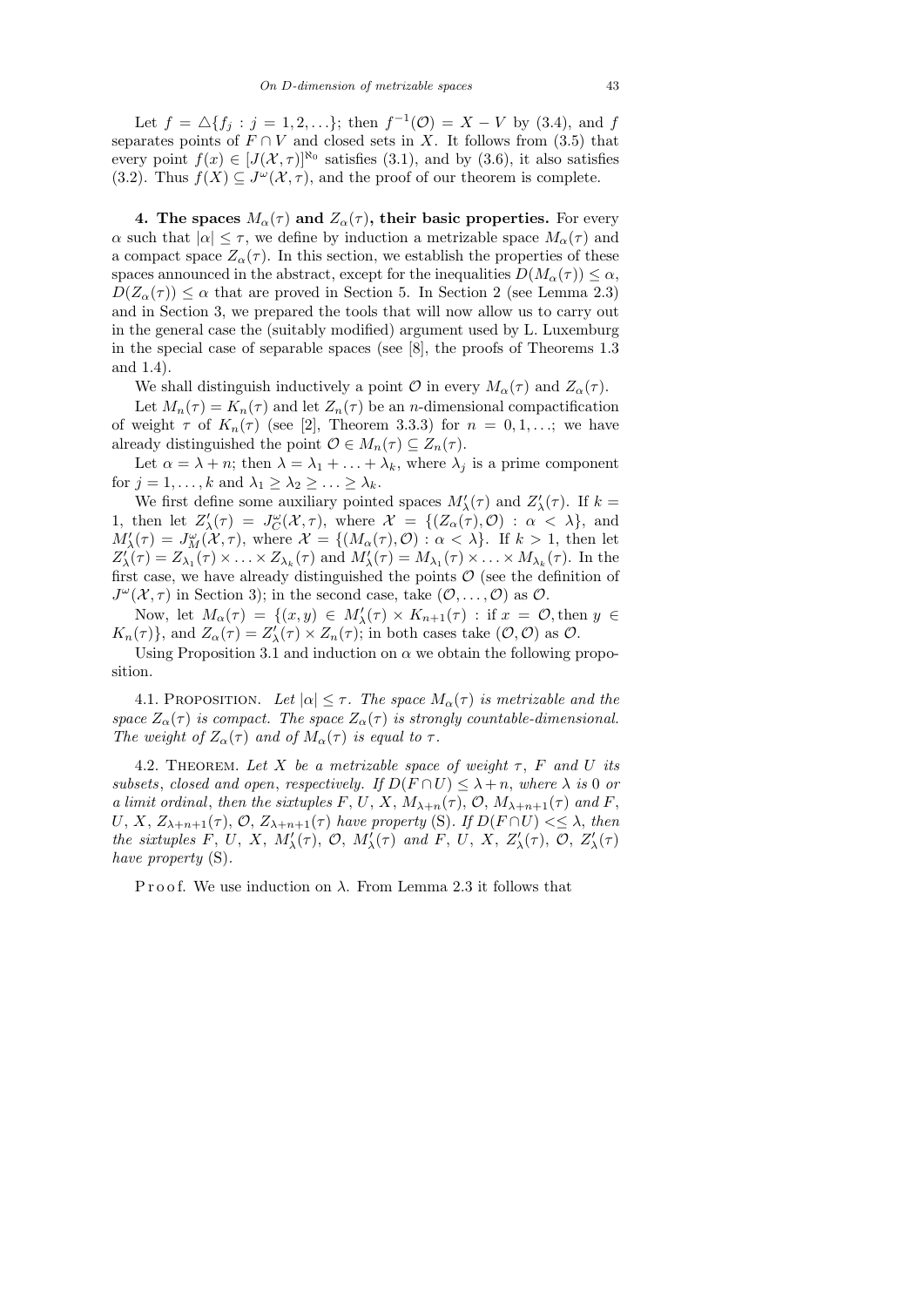44 W. Olszewski

(4.1) for every metrizable space X of weight  $\tau$  and its subsets F and U, closed and open, respectively, such that  $\dim(F \cap U) \leq n$ , the sixtuple F, U, X,  $K_n(\tau)$ , O,  $K_{n+1}(\tau)$  has property (S).

Thus the theorem holds for  $\lambda = 0$ .

Let  $\lambda$  be a limit ordinal. Since  $D(F \cap U) \leq \lambda + n$ , there exists a closed covering  $\{A_\beta : \beta \leq \lambda\}$  of the space  $F \cap U$  by finite-dimensional subsets satisfying (1.1)–(1.4). Let  $W = U - A_\lambda$ ; then W is open and  $D(F \cap W) \leq \lambda$ . We are going to prove that

(4.2) the sixtuples F, W, X,  $M'_{\lambda}(\tau)$ , O,  $M'_{\lambda}(\tau)$  and F, W, X,  $Z'_{\lambda}(\tau)$ , O,  $Z'_\lambda(\tau)$  have property (S).

Case 1:  $\lambda$  is a prime component. Let  $W_{\gamma} = W - \bigcup \{A_{\beta} : \gamma \leq \beta < \lambda\}$ for  $\gamma < \lambda$ . By (1.1), the sets  $W_{\gamma}$  are open; obviously,  $W = \bigcup \{W_{\gamma} : \gamma < \lambda\}.$ If  $\gamma$  is a limit ordinal, then  $D(F \cap W_{\gamma}) \leq \gamma$ ; otherwise it follows from (1.4) that  $D(F \cap W_{\gamma}) < \gamma$ . Hence, by the inductive assumption, the sixtuples F,  $W_{\gamma}$ , X,  $M_{\gamma}(\tau)$ , O,  $M_{\gamma}(\tau)$  and F,  $W_{\gamma}$ , X,  $Z_{\gamma}(\tau)$ , O,  $Z_{\gamma}(\tau)$  have property (S) for  $\gamma < \lambda$ . Thus, by Theorem 3.3, so do F, W, X,  $M'_{\lambda}(\tau)$ , O,  $M'_{\lambda}(\tau)$ and F, W, X,  $Z'_{\lambda}(\tau)$ , O,  $Z'_{\lambda}(\tau)$ .

C a s e 2:  $\lambda = \lambda_1 + \ldots + \lambda_k$ , where  $k > 1$ . Let

$$
W_i = W - \bigcup \{ A_\beta : \lambda_1 + \ldots + \lambda_i \le \beta \le \lambda \}
$$

for  $i = 1, \ldots, k$ . By (1.1), the sets  $W_i$  are open; obviously,  $\emptyset = W_0 \subseteq W_1 \subseteq$ ...  $\subseteq W_k = W$ . Put  $F_{i+1} = F - W_i$  for  $i = 0, ..., k - 1$ ; then

,

$$
F_{i+1} \cap W_{i+1}
$$
  
=  $(\bigcup \{A_{\beta} : \lambda_0 + \ldots + \lambda_i \leq \beta \leq \lambda\}) - (\bigcup \{A_{\beta} : \lambda_0 + \ldots + \lambda_{i+1} \leq \beta \leq \lambda\})$ 

where  $\lambda_0 = 0$ , and one can easily check that  $D(F_{i+1} \cap W_{i+1}) \leq \gamma_{i+1}$  for  $i = 0, \ldots, k - 1$ . By the inductive assumption, the sixtuples F,  $W_i$ , X,  $M_{\lambda_i}(\tau)$ ,  $\mathcal{O}, M_{\lambda_i}(\tau)$  and  $F_i, W_i, X, Z_{\lambda_i}(\tau)$ ,  $\mathcal{O}, Z_{\lambda_i}(\tau)$  have property (S) for  $i = 1, \ldots, k$ . Hence, by Proposition 3.2, so do F, W, X,  $M'_{\lambda}(\tau)$ ,  $\mathcal{O}, M'_{\lambda}(\tau)$ and F, W, X,  $Z'_{\lambda}(\tau)$ , O,  $Z'_{\lambda}(\tau)$ .

If  $D(F \cap U) \leq \lambda$ , then  $A_{\lambda} = \emptyset$ , and the proof of the first part of our theorem is complete.

If  $D(F \cap U) \leq \lambda + n$ , then dim  $A_{\lambda} \leq n$  by (1.3), and the second part of our theorem follows from (4.1) and (4.2).

4.3. COROLLARY. Let  $|\alpha| \leq \tau$ . If X is a metrizable space of weight  $\tau$ such that  $D(X) \leq \alpha$ , then X is homeomorphic to a subspace of  $M_{\alpha}(\tau)$  and to a subspace of  $Z_{\alpha+1}(\tau)$ .

P r o o f. It suffices to apply Theorem 4.2 to  $F = U = X$ .

Denote by  $\tau^+$  the smallest cardinal greater than  $\tau$ .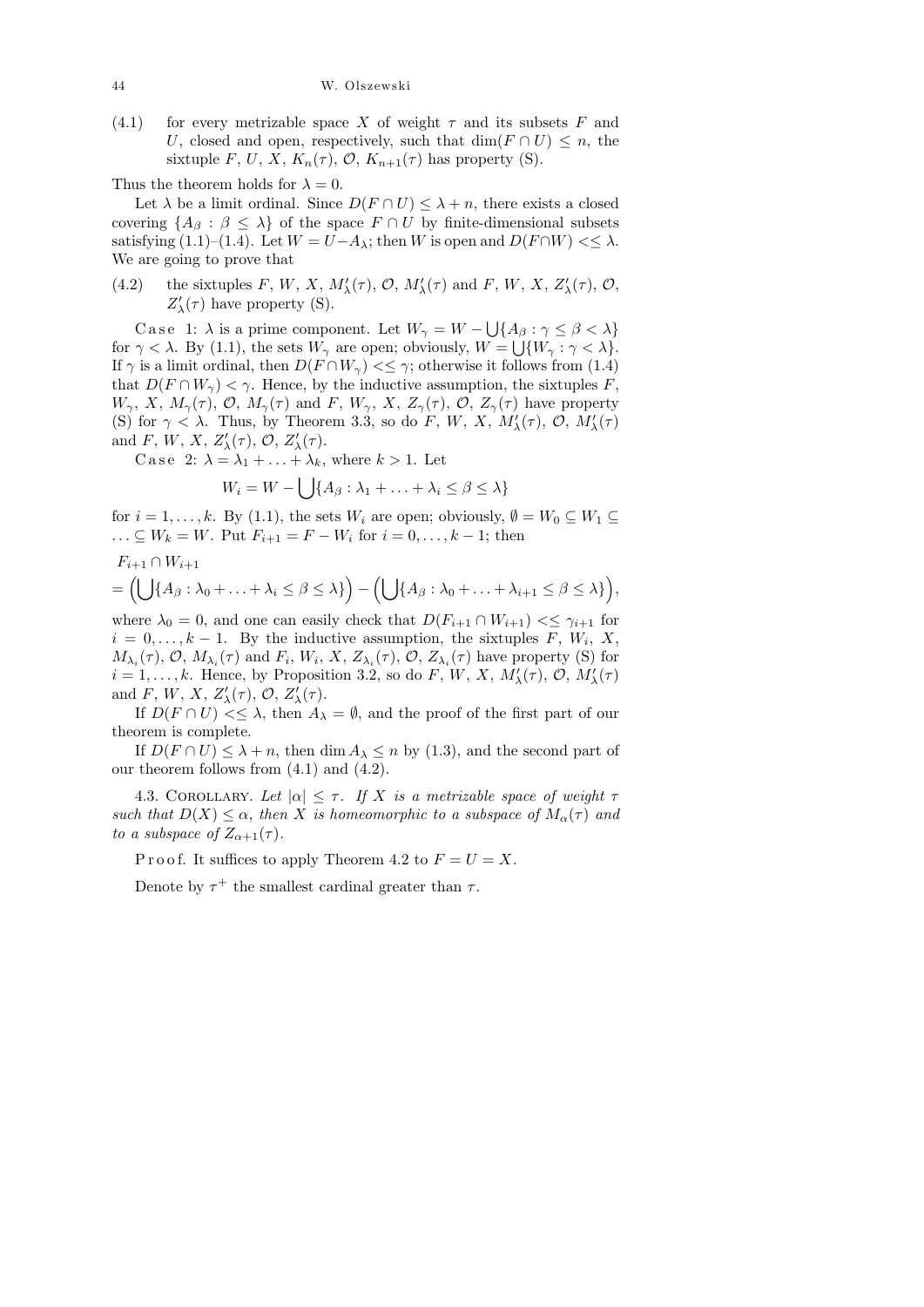4.4. COROLLARY. For every cardinal  $\tau$ , there exist strongly countabledimensional spaces  $Z_{\tau}$  and  $M_{\tau}$  of weight  $\tau^{+}$ , compact and completely metrizable, respectively, such that each strongly countable-dimensional completely metrizable space of weight  $\tau$  is homeomorphic to a subspace of  $Z_{\tau}$  and to a subspace of  $M_{\tau}$ .

P r o o f. For every  $n \in \mathcal{N}$  the space  $K_n(\tau)$  is completely metrizable as a  $G_{\delta}$  subset of  $[J(\tau)]^{\aleph_0}$ ; the space  $(J_M(\mathcal{X}, \tau), \varrho)$  is complete whenever the spaces  $(X_{\alpha}, \varrho_{\alpha})$  are complete for  $\alpha < \lambda$  (see the remark following the definition of  $J(\mathcal{X}, \tau)$ ), and therefore, by Proposition 3.1, the space  $J^{\omega}_M(\mathcal{X}, \tau)$ is completely metrizable for every  $\alpha$  such that  $|\alpha| \leq \tau$ .

Since  $D(X) < \Delta$  and  $|D(X)| \leq \tau$  for every strongly countable-dimensional completely metrizable space X of weight  $\tau$ , it suffices to take the Alexandroff compactification of  $\bigoplus \{Z_\alpha(\tau) : |\alpha| \leq \tau\}$  as  $Z_\tau$ , and  $\bigoplus \{M_\alpha(\tau) :$  $|\alpha| \leq \tau$ } as  $M_{\tau}$ .

Note that Corollary 4.4 is obvious under GCH.

**5.** The D-dimension of  $M_{\alpha}(\tau)$  and  $Z_{\alpha}(\tau)$ . In this section, we evaluate  $D(M_\alpha(\tau))$  and  $D(Z_\alpha(\tau))$  for every  $\alpha$  such that  $|\alpha| \leq \tau$ .

Let T be our set such that  $|T| = \tau$ . Fix an  $l \geq 1$  and a  $\lambda$  such that  $|\lambda| \leq \tau$ . We denote by  $J(\mathcal{X}, \tau)$  the subspace of  $J(\mathcal{X}, \tau)^{l}$  consisting of all points  $(x_1, \ldots, x_j, \ldots, x_l)$  satisfying  $(3.1)$ .

5.1. LEMMA. Let  $\lambda$  be a prime component and  $\mathcal{X} = \{(X_{\alpha}, x_{\alpha}) : \alpha < \lambda\}$  a family of pointed metrizable or compact spaces of weight  $\tau$ . If  $D(X_{\alpha}) \leq \alpha$ for every  $\alpha < \lambda$ , then  $J(\mathcal{X}, \tau)$  has the following property:

(5.1) there exists its closed covering  $\{A_\beta : \beta \leq \lambda\}$  by finite-dimensional subsets satisfying (1.1), (1.2), (1.4) and such that  $A_{\lambda} = \{ \mathcal{O} \}.$ 

Proof. Since  $J(\mathcal{X}, \tau) = \bigcup \{ X_{\alpha,\xi,t} : \alpha, \xi < \lambda, t \in T \}$  (see Section 3), by (3.1),

$$
J(\mathcal{X}, \tau)_l = \bigcup \{ R^{\xi_1, \dots, \xi_l}_{\alpha_1, \dots, \alpha_l} : \alpha_1, \xi_1, \dots, \alpha_l, \xi_l < \lambda \text{ and } \max_{\substack{i \neq j}} \alpha_i \leq \xi_j \text{ for every } j = 1, \dots, l \},\
$$

where  $R_{\alpha_1,...,\alpha_l}^{\xi_1,...,\xi_l} = \bigcup \{X_{\alpha_1,\xi_1,t_1} \times ... \times X_{\alpha_1,\xi_1,t_1} : t_1,...,t_l \in T\}.$ 

Take a closed covering  $\{A_{\beta}^{\alpha} : \beta \leq \lambda(\alpha)\}\$  of  $X_{\alpha}$  by finite-dimensional subsets satisfying (1.1)–(1.4), where  $\lambda(\alpha)$  is the largest limit ordinal less than or equal to  $\alpha$ , and put  $B^{\alpha}_{\beta} = A^{\alpha}_{\beta}$  for  $\beta < \lambda(\alpha)$ ,  $B^{\alpha}_{\beta} = \emptyset$  for  $\lambda(\alpha) \leq \beta < \alpha$ ,  $B^{\alpha}_{\alpha} = A^{\alpha}_{\lambda(\alpha)}$ .

Further, let

$$
A_{\beta}^{\alpha,\xi,t} = B_{\beta}^{\alpha} \quad \text{for } \alpha, \xi < \lambda, \ t \in T, \ \beta \le \alpha,
$$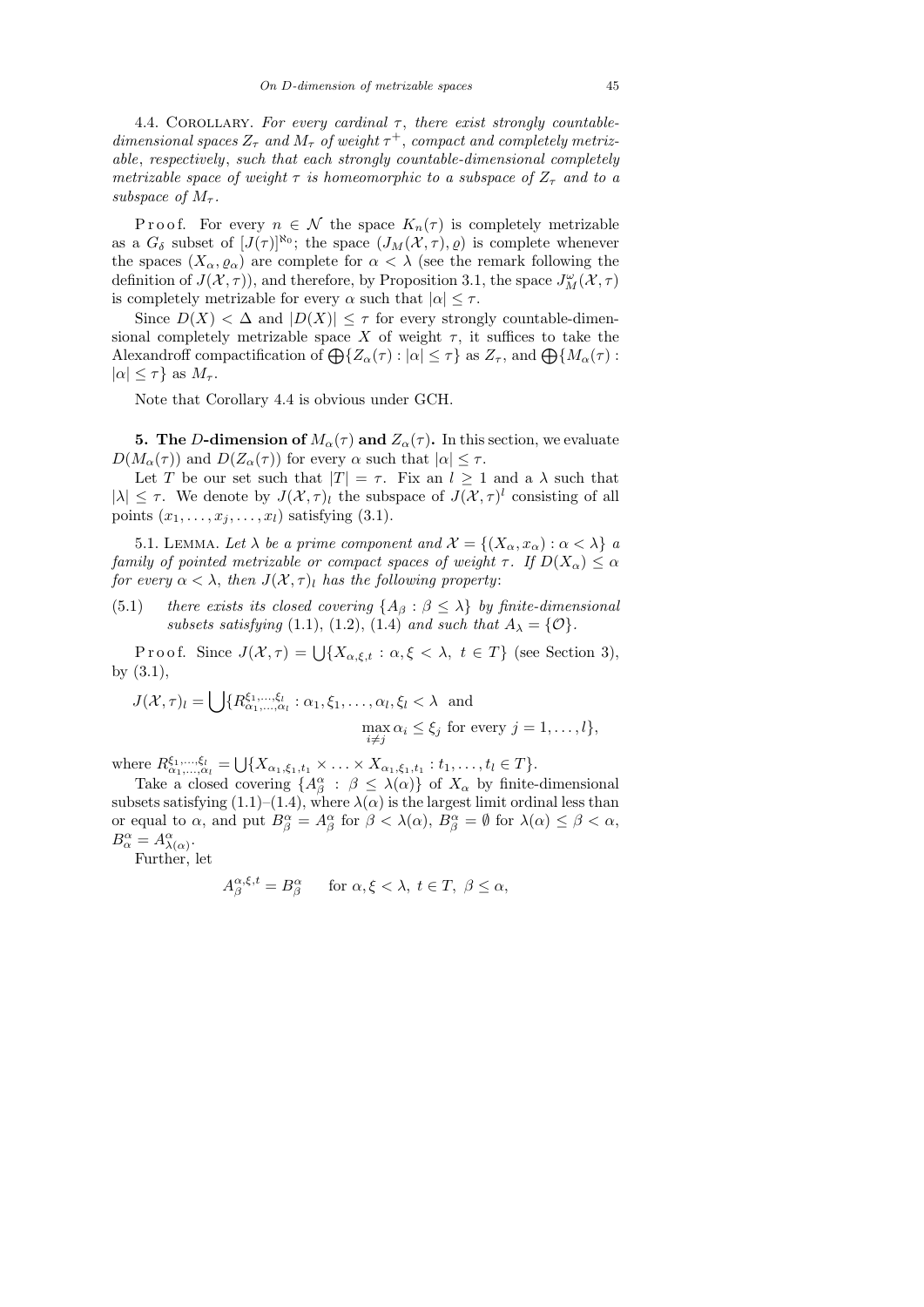46 W. Olszewski

$$
A_{\beta}^{\alpha,\xi} = \{ \mathcal{O} \} \cup \bigcup \{ A_{\beta}^{\alpha,\xi,t} : t \in T \} \quad \text{ for } \alpha, \xi < \lambda, \ \beta \le \alpha;
$$

and  $A_{\beta}^{\alpha,\xi} = \emptyset$  for  $\alpha,\xi < \lambda, \alpha < \beta \leq \lambda$ . Then the family  $\{A_{\beta}^{\alpha,\xi}$  $_{\beta}^{\alpha, \xi}$  :  $\beta \leq \lambda$ } is a closed covering of the subspace  $R_{\alpha,\xi} = \bigcup \{X_{\alpha,\xi,t} : t \in T\}$  of  $J(\mathcal{X},\tau)$  by finite-dimensional subsets satisfying  $(1.1)$ ,  $(1.2)$ ,  $(1.4)$ .

Define

$$
A_{\beta} = \bigcup \{ A_{\beta_1}^{\alpha_1, \xi_1} \times \ldots \times A_{\beta_l}^{\alpha_l, \xi_l} : \beta_1 \oplus \ldots \oplus \beta_l = \beta, \ \alpha_1, \xi_1, \ldots, \alpha_l, \xi_l < \lambda, \\ \max_{i \neq j} \alpha_i \leq \xi_j \ \text{for every} \ j = 1, \ldots, l \}
$$

for  $\beta < \lambda$  and let  $A_{\lambda} = \{ \mathcal{O} \}.$ 

Obviously,  $A_{\beta}$  is a subset of  $J(\mathcal{X}, \tau)$  for every  $\beta \leq \lambda$ . The  $\beta = \lambda$  is the greatest number  $\beta \leq \lambda$  such that  $\mathcal{O} \in A_{\beta}$ . Let  $\mathcal{O} \neq (x_1, \ldots, x_l) \in J(\mathcal{X}, \tau)_l \subseteq$  $[J(\mathcal{X},\tau)]^l$ . Consider a  $k=1,\ldots,l$ . If  $x_k \neq \mathcal{O}$ , then there are a unique  $\alpha_k < \lambda$  and a unique  $\xi_k < \lambda$  such that  $x_k \in R_{\alpha_k,\xi_k}$ , and a greatest  $\beta_k \leq \alpha_k$ such that  $x_k \in A^{\alpha_k,\xi_k}_{\beta_k}$  $\alpha_k, \zeta_k$ ; since  $(x_1, \ldots, x_l)$  satisfies  $(3.1), \alpha_k \leq \xi_i$  for each  $k \neq i = 1, \ldots, l$  such that  $x_i \neq \mathcal{O}$ . If  $x_k = \mathcal{O}$ , then put  $\alpha_k = \beta_k = \min\{\xi_i :$  $i = 1, ..., l$  and  $\mathcal{O} \neq x_i \in R_{\alpha_i, \xi_i}$ ,  $\xi_k = \max\{\alpha_i : i = 1, ..., l\}$ .

Since  $\mathcal{O} \in A^{\alpha,\xi}_{\beta}$  $\alpha, \xi$  for every  $\alpha, \xi < \lambda$  and  $\beta \leq \alpha$ , we have  $(x_1, \ldots, x_l) \in$  $A_{\beta_1}^{\alpha_1,\xi_1}$  $\begin{array}{c} \alpha_1, \xi_1 \ \beta_1 \end{array} \times \ldots \times A^{\alpha_l, \xi_l}_{\beta_l}$  $\beta_l^{\alpha_l,\xi_l}$ , and since  $\max_{i\neq j}\alpha_i \leq \xi_j$  for every  $j=1,\ldots,l$ , it follows that  $A_{\beta_1}^{\alpha_1,\xi_1}$  $\begin{aligned} \begin{array}{c} \alpha_1, \xi_1 \\ \beta_1 \end{array} \times \ldots \times A_{\beta_l}^{\alpha_l, \xi_l} \end{aligned}$  $\beta_l^{\alpha_l,\xi_l} \subseteq A_\beta$  for  $\beta = \beta_1 \oplus \ldots \oplus \beta_l$  (we have  $\beta < \lambda$ , because  $\beta \leq \alpha_i < \lambda$  for every  $i = 1, ..., l$  and  $\lambda$  is a prime component).

It follows from the definition of  $A_{\beta}$ 's that the chosen  $\beta$  is the greatest  $\beta$ such that  $(x_1, \ldots, x_l) \in A_\beta$ . Thus, we have shown that  $\{A_\beta : \beta \leq \lambda\}$  is a covering of  $J(\mathcal{X}, \tau)$ <sub>l</sub> and (1.2) is satisfied.

We shall now prove that  $A_{\beta}$  is closed in  $[J(\mathcal{X}, \tau)]^{l}$  for every  $\beta < \lambda$  (for  $\beta = \lambda$  this is obvious).

Since the equation  $\beta_1 \oplus \ldots \oplus \beta_l = \beta$  has only finitely many solutions  $\beta_1, \ldots, \beta_l$ , it suffices to prove that the set

$$
A_{\beta_1,\dots,\beta_l} = \bigcup \{ A_{\beta_1}^{\alpha_1,\xi_1} \times \dots \times A_{\beta_l}^{\alpha_l,\xi_l} : \alpha_1, \xi_1, \dots, \alpha_l, \xi_l < \lambda
$$
  
and 
$$
\max_{i \neq j} \alpha_i \leq \xi_j \text{ for every } j = 1,\dots,l \}
$$

is closed. Take an  $(x_1, \ldots, x_l) \notin A_{\beta_1, \ldots, \beta_l}$ . If there exists an  $i \in \{1, \ldots, l\}$ such that  $x_i \notin A^{\alpha_i,\xi_i}_{\beta_i}$  $\alpha_i, \xi_i$  for every  $\alpha_i, \xi_i < \lambda$ , then

$$
U = \left\{ (y_1, \ldots, y_l) \in [J(\mathcal{X}, \tau)]^l : y_i \notin \bigcup \{ A_{\beta_i}^{\alpha_i, \xi_i} : \alpha_i, \xi_i < \lambda \} \right\}
$$

is a neighbourhood of  $(x_1, \ldots, x_l)$  and  $U \cap A_{\beta_1, \ldots, \beta_l} = \emptyset$ .

Thus assume that for every  $i = 1, \ldots, l, x_i \in A^{\alpha_i, \xi_i}_{\beta_i}$  $\alpha_i, \xi_i$  for some  $\alpha_i, \xi_i < \lambda$ . Put  $\alpha_i = \beta_i$  whenever  $x_i = \mathcal{O}$ , and if  $x_i \neq \mathcal{O}$ , then let  $\alpha_i$  be the unique ordinal less than  $\lambda$  such that  $x_i \in R_{\alpha_i,\xi_i}$  for some  $\xi_i < \lambda$ . Further, let  $\xi_i$  be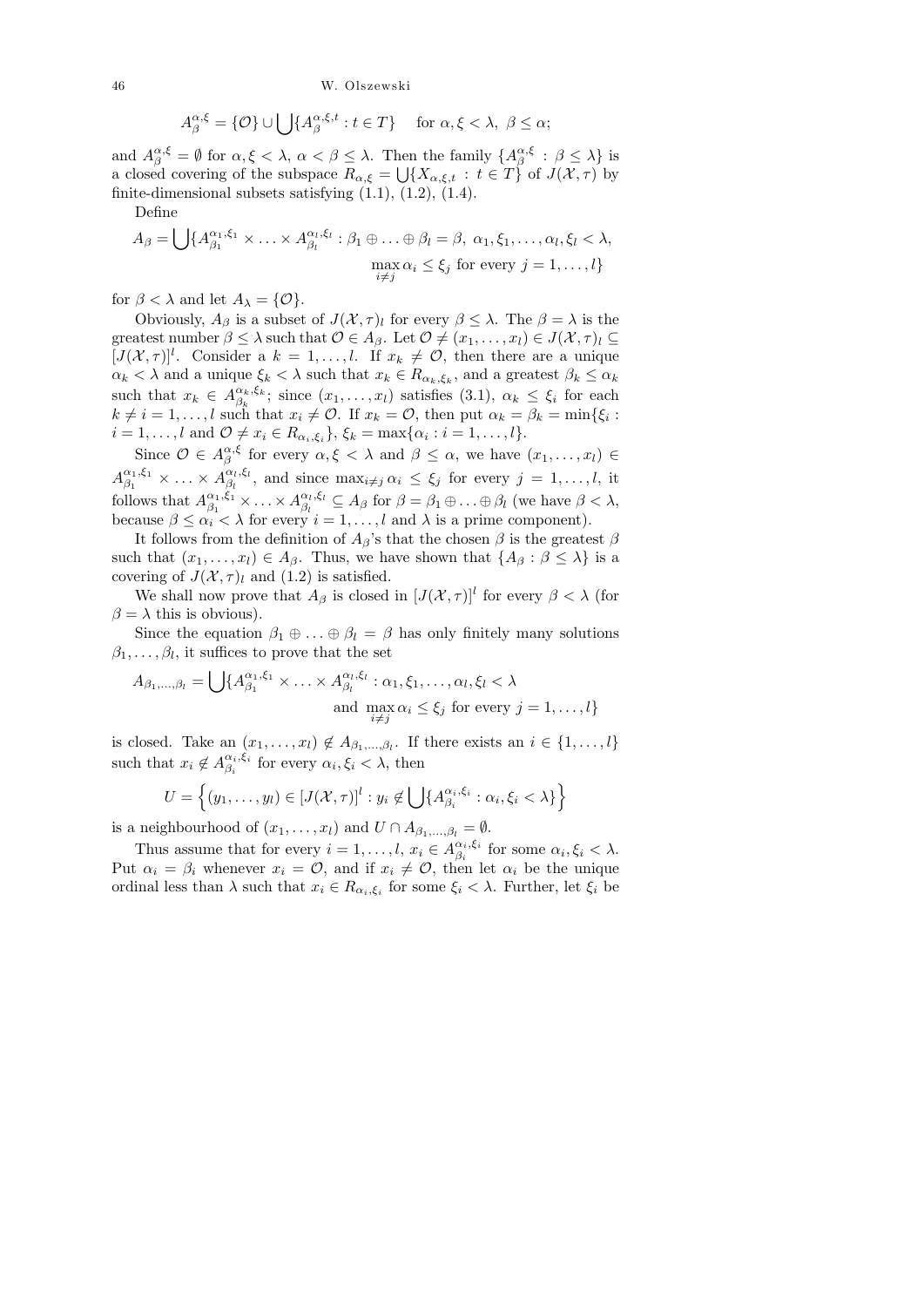the unique ordinal less than  $\lambda$  such that  $x_i \in R_{\alpha_i,\xi_i}$  whenever  $x_i \neq \mathcal{O}$ , and let  $\xi_i = \max\{\alpha_j : i \neq j = 1, \ldots, l\}$  whenever  $x_i = \mathcal{O}$ .

Then  $x_i \in A^{\alpha_i,\xi_i}_{\beta_i}$  $\beta_i^{i_1,i_1}$  for  $i=1,\ldots,l$ . Since  $(x_1,\ldots,x_l) \notin A_{\beta_1,\ldots,\beta_l}$ , we have  $\xi_j < \alpha_i$  for some distinct  $i, j = 1, \ldots, l$ ; this is possible only for j such that  $x_i \neq \mathcal{O}$ . If also  $x_i \neq \mathcal{O}$ , then

$$
U = \{ (y_1, \ldots, y_l) \in [J(\mathcal{X}, \tau)]^l : \mathcal{O} \neq y_i \in R_{\alpha_i, \xi_i}, \ \mathcal{O} \neq y_j \in R_{\alpha_j, \xi_j} \}
$$

is a neighbourhood of  $(x_1, \ldots, x_l)$  and  $U \cap A_{\beta_1, \ldots, \beta_l} \subseteq U \cap J(\mathcal{X}, \tau)_l = \emptyset$ . If  $x_i = \mathcal{O}$ , then  $\beta_i = \alpha_i > \xi_i$ , so that

$$
U = \{(y_1, \ldots, y_l) \in [J(\mathcal{X}, \tau)]^l : \mathcal{O} \neq y_j \in R_{\alpha_j, \xi_j}\}
$$

is a neighbourhood of  $(x_1, \ldots, x_l)$  satisfying  $U \cap A_{\beta_1, \ldots, \beta_l} = \emptyset$ .

Thus  $A_{\beta}$  is a closed subset of  $[J(\mathcal{X}, \tau)]^{l}$  for every  $\beta \leq \lambda$ .

In order to prove (1.1), observe that

$$
\bigcup \{A_{\beta} : \delta \leq \beta \leq \lambda\}
$$
\n
$$
= \bigcup \{ \bigcup \{ \bigcup \{A_{\beta_{1}}^{\alpha_{1}, \xi_{1}} : \delta_{1} \leq \beta_{1} \leq \lambda_{1} \} \big| \times \ldots \times \bigcup \{A_{\beta_{i}}^{\alpha_{i}, \xi_{i}} : \delta_{l} \leq \beta_{l} \leq \lambda_{l} \} \big| \times \ldots \times \alpha_{1}, \xi_{1}, \ldots, \alpha_{l}, \xi_{l} < \lambda, \max_{i \neq j} \alpha_{i} < \xi_{j} \text{ for } j = 1, \ldots, l \} : \delta_{1} \oplus \ldots \oplus \delta_{l} = \delta \},
$$

because if  $\beta = \beta_1 \oplus \ldots \oplus \beta_l \ge \delta$ , then there are  $\delta_1 \le \beta_1, \ldots, \delta_l \le \beta_l$  such that  $\delta_1 \oplus \ldots \oplus \delta_l = \delta$ .

Since  $\bigcup \{A^{\alpha_i,\xi_i}_{\beta_i}\}$  $\beta_i^{a_i, \xi_i}$ :  $\delta_i \leq \beta_i \leq \alpha_i$  is a closed subset of  $J(\mathcal{X}, \tau)$  for every  $\alpha_i, \xi_i < \lambda$  and  $\delta_i \leq \alpha_i$ , by the above equality, the proof of the closedness of  $\bigcup \{A_\beta : \delta \leq \beta \leq \lambda\}$  can be carried out exactly as the proof of the closedness of  $A_\beta$ .

Let

$$
C_{\beta} = \bigcup \{ A_{\beta_1}^{\alpha_1,\xi_1} \times \ldots \times A_{\beta_l}^{\alpha_l,\xi_l} : \alpha_1, \xi_1, \ldots, \alpha_l, \xi_l < \lambda, \ \beta = \beta_1 \oplus \ldots \oplus \beta_l \}.
$$

It follows from Lemma 2.4 that  $\dim C_\beta \leq m$  for every  $\beta = \gamma + m < \lambda$ , where  $\gamma$  is 0 or a limit ordinal. Since  $A_{\beta}$  is a closed subset of  $C_{\beta}$ , dim  $A_{\beta} \leq m$ . Thus the family  $\{A_\beta : \beta \leq \lambda\}$  has the property described in (1.4); in particular, the sets  $A_{\beta}$  are finite-dimensional.

5.2. LEMMA. Let  $\lambda$  be a prime component such that  $|\lambda| \leq \tau$  and  $\mathcal{X} =$  $\{(X_{\alpha}, x_{\alpha}) : \alpha < \lambda\}$  a family of pointed metrizable or compact spaces of weight  $\tau$ . If  $D(X_{\alpha}) \leq \alpha$  for every  $\alpha < \lambda$ , then  $J^{\omega}(\mathcal{X}, \tau)$  has property (5.1).

P r o o f. For  $m = 0, 1, \ldots$ , let  $J_m$  be the subspace of  $J^{\omega}(\chi, \tau)$  consisting of all points  $(x_1, \ldots, x_j, \ldots)$  such that  $\{j : x_j \neq \mathcal{O}\}\subseteq \{\omega(m)+1, \ldots, \omega(m+\mathcal{O})\}$ 2)}. Obviously,  $J_m$ 's are closed subsets of  $J^{\omega}(\mathcal{X}, \tau)$  and  $J^{\omega}(\mathcal{X}, \tau) = \bigcup \{J_m :$  $m = 0, 1, \ldots$ , and by Lemma 5.1,  $J_m$ 's have property (5.1). Take a covering  ${A}_{\beta}^{m}$ :  $\beta \leq \lambda$  of  $J_m$  satisfying (5.1) for  $m = 0, 1, ...$  For  $\beta = \gamma + m$ , where